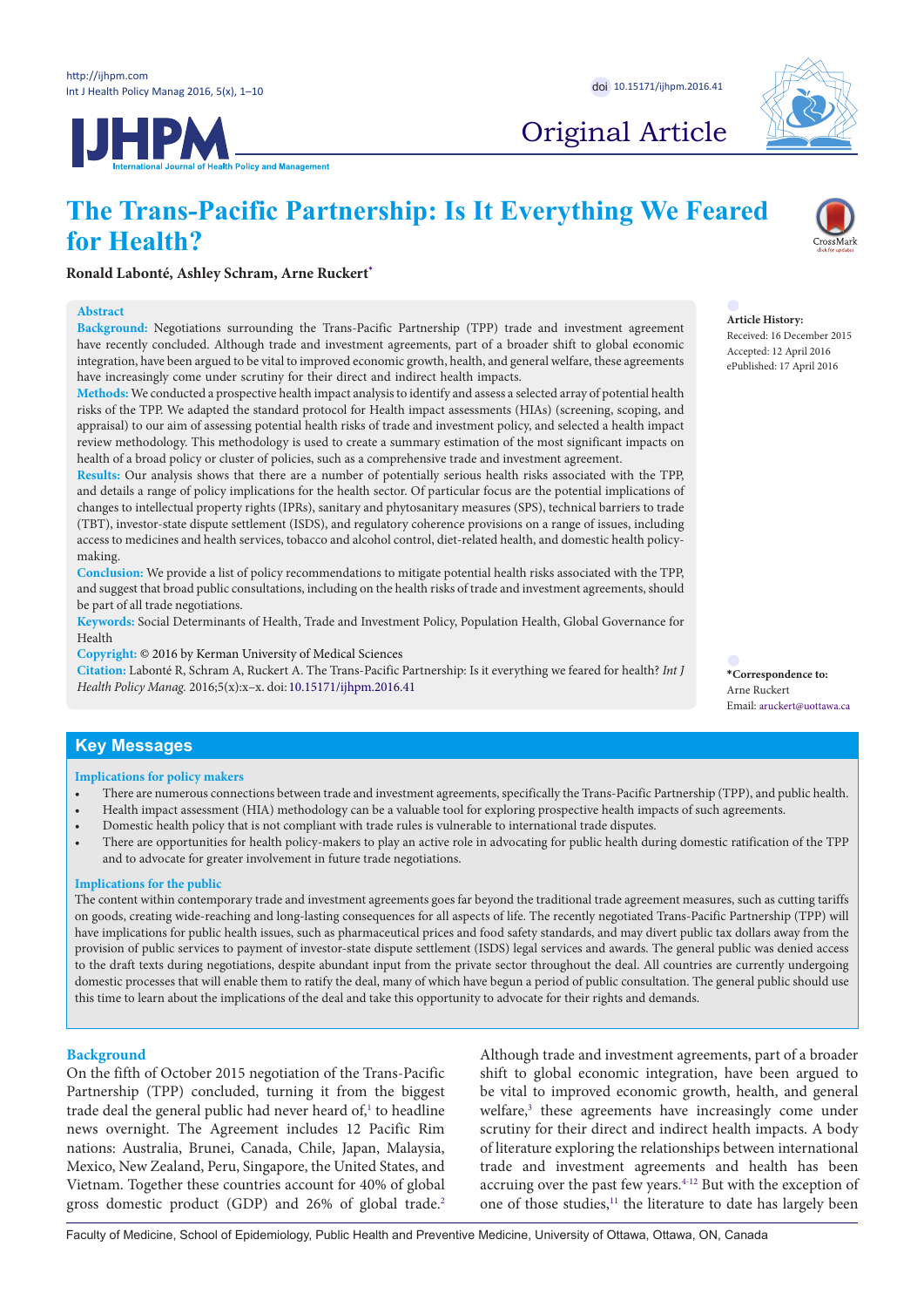conceptual in nature, and has rarely explored specific treaty text.

With the official release of the TPP text a month after negotiations concluded<sup>[1]</sup>, policy analysts could finally move past speculative assessments of the TPP's impacts for health and begin to unpack the world's largest free trade agreement. Existing analyses have thus far been conducted based on leaked texts only and have assessed a more limited number of health concerns related to the TPP.[5](#page-8-2),[13](#page-8-3)[-15](#page-8-4) The following is a prospective health policy impact assessment of the TPP based on a range of potential public health risks introduced by previous assessments of leaked TPP text, and comparable existing agreements, to evaluate these concerns in light of the final text. Our analysis shows that there is a number of potentially serious health risks associated with the TPP, and details a range of policy implications for the health sector. We conclude with recommendations that could advise public consultations on the TPP to mitigate health risks. These recommendations are also meant to inform ongoing and future trade negotiations, given the increased recognition of the importance of policy coherence between international trade and investment agreements and domestic health policy.

## **Methods**

The World Health Organization (WHO) defines health impact assessment (HIA) as "a combination of procedures, methods and tools by which a policy, program or project may be judged as to its potential effects on the health of a population, and the distribution of those effects within the population.["16](#page-8-5) We adapted the standard protocol for HIAs (screening, scoping, and appraisal) to our aim of assessing potential health risks of trade and investment policy. While HIAs are increasingly used to evaluate the health effects of a diverse range of non-health policies, their application within foreign policy is very new,[17](#page-8-6) with only two HIAs of regional trade and investment agreements published thus far[.14,](#page-8-7)[18](#page-8-8)

## Screening

In the HIA process, screening identifies potential links between the policy, program, or project, and the impacts it may have on health based on available opinion and evidence. We started by searching for key health risks related to TPP provisions within academic and civil society discourse. We found that previous analyses had highlighted potential implications of intellectual property rights (IPRs), investorstate dispute settlement (ISDS), technical barriers to trade (TBT), sanitary and phytosanitary measures (SPS), and regulatory coherence provisions on a range of issues, including access to medicines and health services, tobacco and alcohol control, diet-related health, and domestic health policymaking[.5](#page-8-2)[,6](#page-8-9)[,11](#page-8-1)[,19-](#page-8-10)[22](#page-8-11) We screened several additional sections of the agreement, including provisions on trade in goods, trade in services, government procurement, labour, environment, and transparency and anti-corruption.

## Scoping

The next stage of the HIA is scoping which involves deciding which health effects to investigate, in which populations, and by which methods. Additionally, it requires selecting one of three approaches: (1) a rapid health impact appraisal;

(2) a health impact analysis; or  $(3)$  a health impact review.<sup>16</sup> The first approach is a systematic assessment of the policy by experts and stakeholders in a short duration, while the second approach is a comprehensive assessment of the policy including a review of the available evidence, stakeholder opinions and expectations, and, if needed, production and analysis of new data. We selected the third approach, a health impact review, as it is the suggested method when in-depth analyses are not feasible because the policies under consideration are exceptionally broad, an appropriate selection for a review of a comprehensive regional trade and investment agreement. The goal of this approach is to create a "summary estimation of the most significant impacts on health of the policy or cluster of programmes and projects, without necessarily trying to disentangle the precise impact of the various parts of the policy or cluster on specific aspects of health…to give a broad-brush view of the impact" (p.7)[.16](#page-8-5) In the scoping stage, we elected to address the chapters identified in the literature at the screening stage. We limited our review to potential health risks, rather than potential health benefits, as one measure to keep the volume of work within scope for this review. We elected not to include a review of trade in goods or trade in services as each area includes a series of annexes and side letters on country-specific commitments, including customised tariff reduction phasein schedules and non-conforming measures that would make general impacts on health especially problematic to forecast. Additionally, the threats to health from trade in goods and services have long been a part of an increasingly integrated global economy, making changes directly attributable to the TPP difficult to surmise. The Government Procurement, Labour, and Environment Chapters were omitted given the length limitations of this article and because we currently have additional articles under review with different journals covering this area of interest. Finally, we scanned the Transparency and Anti-Corruption Chapter for relevant intersections with the Chapters included in this review. To increase the generalisability of our health policy impact review, we did not narrow our investigation of implications to any single population, or any single TPP country; however, we did at times consider specific vulnerabilities for developing country members of the TPP. Finally, our selected method for the appraisal stage was a prospective policy analysis (PPA) which explores future impacts of policy change<sup>23</sup> based on existing expert knowledge and information gained from previous similar exercises and research. PPA has previously been used to explore the impacts of a bilateral trade agreement on a set of health policy goals.<sup>[11](#page-8-1)</sup>

## **Results**

The following appraisal reviews the final text of the TPP for potential implications of IPRs, SPS, TBT, ISDS, and regulatory coherence provisions on a range of issues, including access to medicines and health services, tobacco and alcohol control, diet-related health, and domestic health policy-making.

## Intellectual Property Rights

One of the longest standing public health concerns with post-World Trade Organization (WTO) trade and investment agreements has been their potential impact on the price of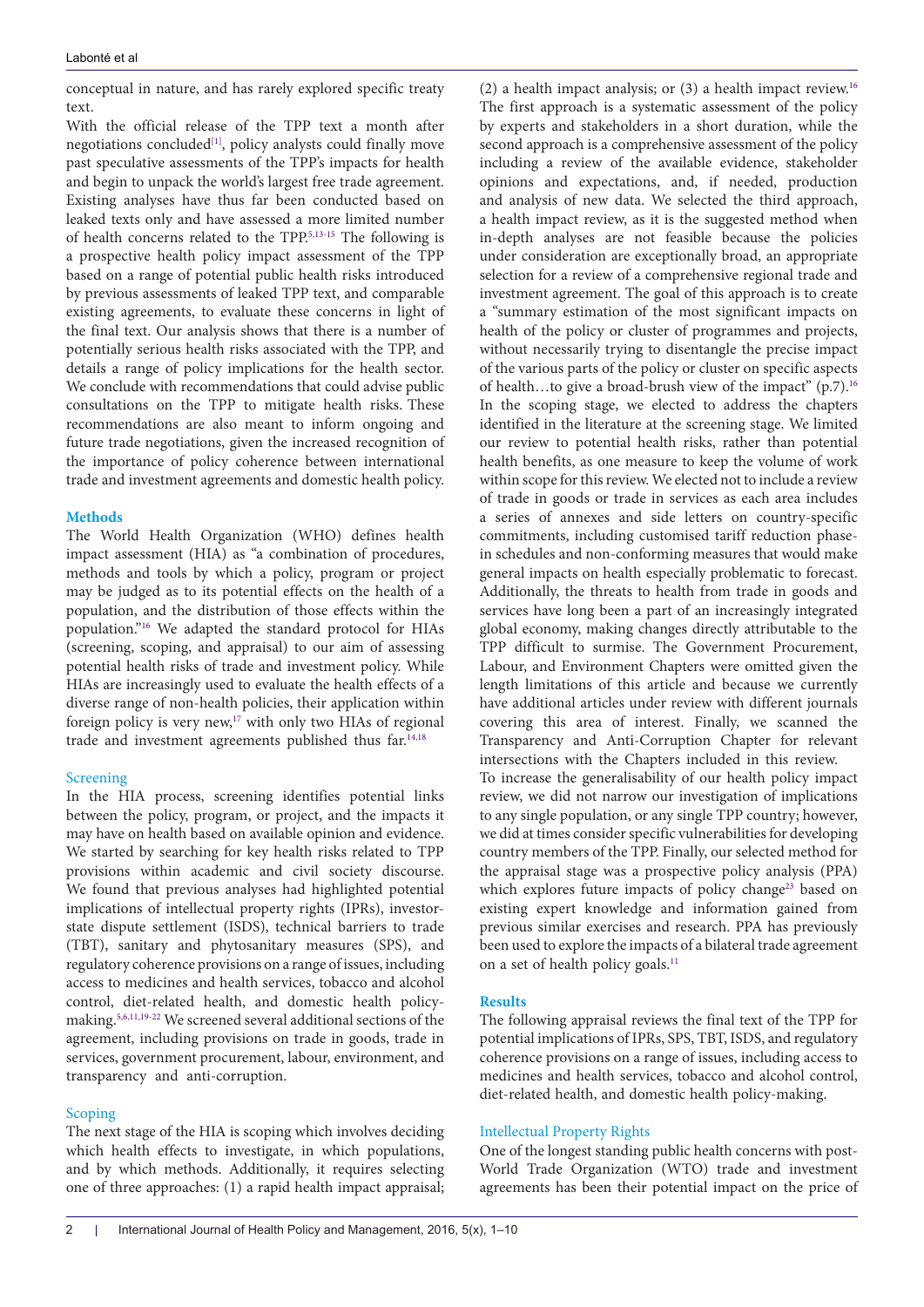pharmaceuticals. From the outset of TPP negotiations it was expected that IPRs would reflect the interest of the American pharmaceutical industry to extend patent protection and other measures that delay the entry of generic drugs into the market. The final IPR Chapter mitigates some, but not all, of these concerns, excluding some of the more contentious provisions in the leaked drafts, such as allowing patenting of new surgical techniques. The TPP adopts the WTO Trade-Related Intellectual Property Rights (TRIPS) Agreement provision that allows Parties to exclude from patentability "diagnostic, therapeutic and surgical methods for the treatment of humans or animals" (art.18.37, ¶3). The TPP is the first trade agreement to include provisions on pharmaceuticals that are, or contain, biologics, compounds produced through biological processes and which are used primarily for treating cancer and immune conditions. Biologics are costly to research and this expense is passed on to patients or their insurers, with some cancer drugs estimated to cost over \$100000 per year per patient.<sup>24</sup> Monopolies for biologics are more effectively maintained through data exclusivity measures than the traditional patent system, given the difficulty in replicating the biologic process. Biosimilars or subsequent entry biologics are not generic products in the traditional sense<sup>[25](#page-8-14)</sup>; data protection provisions can offset potentially less secure protection offered by patents. The United States had wanted market exclusivity on biologics for 8 to 12 years, using clinical trial data protection as one of the means to do so. The final IPR Chapter (art.18.52, ¶1) provides market exclusivity through data protection for at least 8 years, although it also provides Parties with the option of only 5 years protection as long as other measures "deliver a comparable outcome in the market," ie, 8 years. The reason for this ambiguous wording is reportedly due to a political compromise reached between the United States and Australia in the last days of the negotiation in order to secure the Agreement, due to Australia's refusal to agree to a data-exclusivity period of greater than 5 years.<sup>[26](#page-8-15)</sup> The impact of this provision on public and private costs for biologics is likely to be steep. The Chapter does affirm that, with respect to biologics, "a Party may take measures to protect public health in accordance with…the Declaration on TRIPS and Public Health" (art18.50, ¶3). Provisions in this Declaration allow countries to issue compulsory licences<sup>[\[2\]](#page-7-5)</sup> for production of generic equivalents of patented drugs, lowering the price and increasing accessibility. Explicit reference to the Declaration on TRIPS in the TPP represents a small window of potential policy flexibility and a victory for public health that lobbied for its inclusion. Such provisions, however, have rarely been used apart from a brief post-Declaration period where most such licences were issued for drugs to treat HIV/AIDS.<sup>27</sup> One could expect the United States to pressure countries into avoiding doing so in the case of biologics.

There are several other provisions in the Chapter that could affect the price of medicines. Art.18.37, ¶1 allows for patenting of existing pharmaceuticals for "new uses, new methods of using…or new processes," a TRIPS+ provision that can offer increased patent protection without the requisite innovation patents are designed to reward. Throughout the TPP's negotiating period Médecins Sans Frontières (MSF) was critical of the impact extended patent terms would have on

access to medicines, especially for developing countries. The TPP also requires Parties to provide patent term adjustments (extensions) to compensate for "unreasonable delays" in a government issuing a patent (art.18.46, ¶3). Patent term extensions were never part of the original TRIPS Agreement, and function to delay generic competition. The TPP is silent on the actual length of a patent term extension<sup>[\[3\]](#page-7-6)</sup> if an 'unreasonable delay' is encountered, which could provide Parties with flexibility for a short period or drug companies with cause to initiate a dispute for longer ones. Four TPP countries, Malaysia, Mexico, Peru, and Vietnam, fall well below the economic development levels of high-income Parties and have been given a longer period in which to incorporate the TPP's stringent IP provisions (3 to 10 years), although the use of set time periods takes no account of the actual development level or capacity of such countries to comply with their new IPR obligations.

The TPP Chapter on Transparency and Anti-Corruption also contains provisions that apply to pharmaceuticals. A leaked draft Annex to this Chapter (Annex 26-A) had raised concerns about the ability of TPP countries with national healthcare programs (the United States, New Zealand, Australia, and Japan) to control or otherwise limit the costs of products on their covered drugs and medical devices lists.<sup>28</sup> There was considerable lobbying from within and outside of the negotiations to limit the ability of industry to affect the functioning of these national programs. These efforts resulted in several successes. Footnotes 11 and 12 in the final Annex clearly exclude government procurement and post-market subsidisation of pharmaceutical products and medical devices, including formulary management and development. This applies only to direct government procurement, however, and not to subsidy programs for private purchasers.

At the same time, the Annex imposes more onerous reporting, consulting, and administrative requirements that apply to all Parties, including those that may, in the future, develop a national reference price system for drugs and medical devices. These additional implementation costs could be a deterrent for such reforms, particularly for developing country members of the TPP. The Annex requires Parties to permit pharmaceutical manufacturers to disseminate information via the internet to health professionals and consumers, the controversial 'direct to consumer' advertising that has often been found to be deceptive.[29](#page-8-18) This provision will be subject to each Party's "laws, regulations and procedures" including any existing bans or restrictions on such marketing (¶A.3); however, in the case that a TPP country introduces a new prohibition or limitation on such dissemination this may be vulnerable to dispute.

# Sanitary and Phytosanitary Standards

While the inclusion of an SPS Chapter in the TPP was publicly known, projected concerns for food safety were made in general terms. The SPS Chapter in the TPP is intended to "reinforce and build on the SPS Agreement" (art.7.2b) within the WTO, the governing Agreement on food safety for traded goods which, in turn, defers to the *Codex Alimentarius Commission* for international standards. The Codex is tasked with two objectives, to protect the health of consumers and ensure fair practices in food trade. This stands in contrast to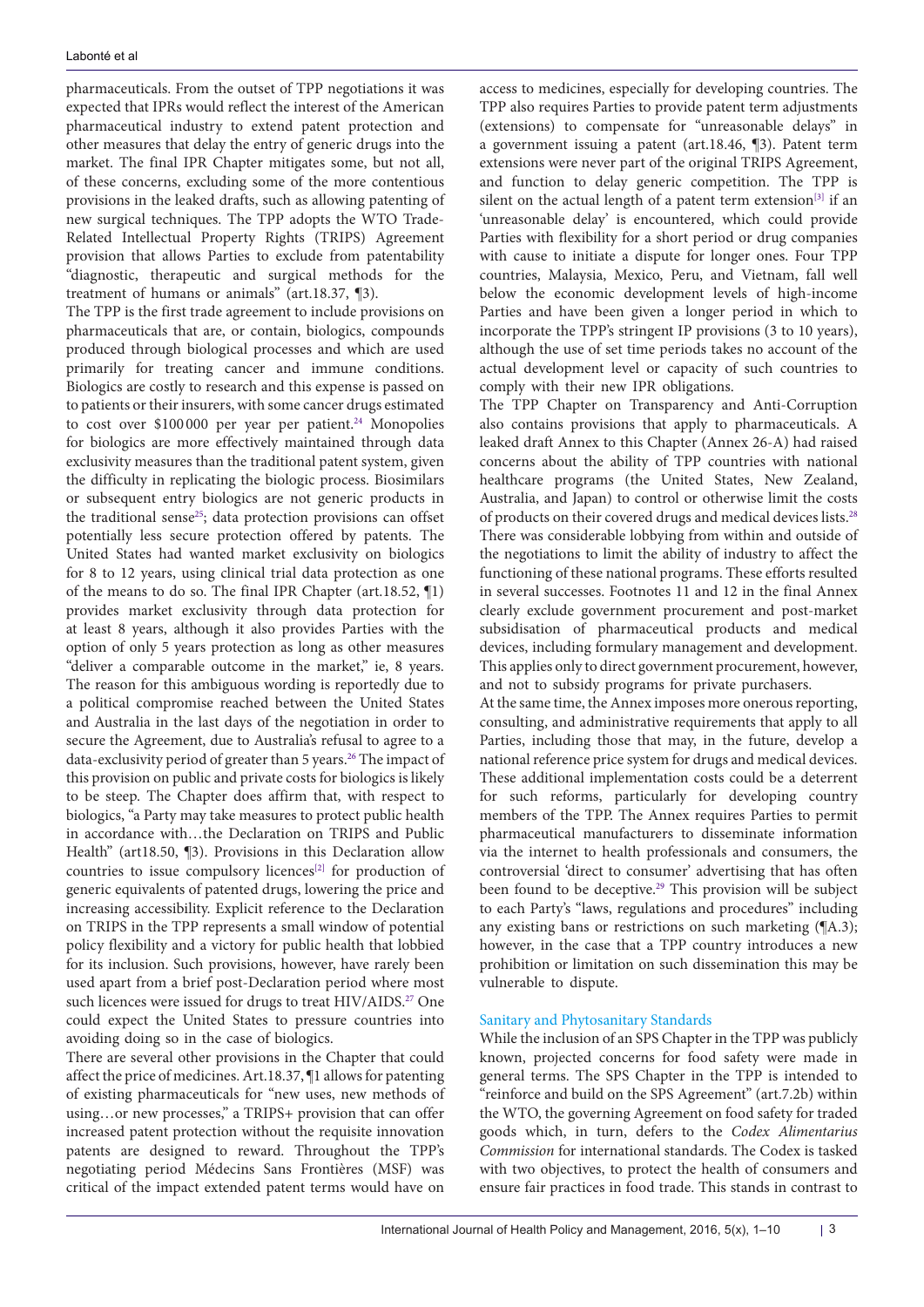the stated objective of the SPS Chapter, to "protect human, animal, and plant life or health in the territories of the Parties *while facilitating and expanding trade by a variety of means to seek to address and resolve sanitary and phytosanitary issues*" (art.7.2a, our emphasis). The *Codex* was never intended to 'facilitate' and 'expand' trade, only to ensure that trade practices were fair and protected human health first and foremost.

The requirements for a Party to implement protections that exceed international standards has also been changed by the TPP. The WTO SPS Agreement acknowledged that, "Members may introduce or maintain sanitary or phytosanitary measures which result in a higher level of sanitary or phytosanitary protection than would be achieved by measures based on the relevant international standards, guidelines or recommendations, if there is a scientific justification" (art.3.3). The language of the TPP's SPS Chapter states instead that, "Each Party shall ensure that its SPS either conform to the relevant international standards, guidelines or recommendations or, if its SPS do not conform to international standards, guidelines or recommendations, *that they are based on documented and objective scientific evidence"* (art.7.9, our emphasis). While the WTO SPS leads with a permissive statement that states are able to implement higher protections, the TPP SPS highlights the importance of conformity to international standards. Moreover, if a country elects to enforce standards that exceed the requirements of international standards, the burden for doing so shifts from a 'scientific justification' to one 'based on documented and objective scientific evidence.' Under the WTO Agreement 'scientific justification' has been found to allow measures that are based on a minority scientific opinion<sup>[30](#page-8-19)</sup> which has been pivotal in permitting the implementation of the precautionary principle, something the TPP may undermine. The effect of this can only be fully understood after disputes have been raised and resolved under the TPP's SPS Chapter and contrasted with those of the WTO's SPS Agreement. However, it is reasonable to assume that the TPP's SPS Chapter has qualitatively raised the bar for the burden of scientific evidence required to introduce domestic food safety protections that exceed international standards.

Further to this point, the TPP SPS Chapter has created a system for Cooperative Technical Consultations for Parties to discuss matters under the Chapter that may adversely affect trade, which must be pursued before Parties are able to seek dispute settlement. That all communications and documentation generated during a Consultation are kept confidential, unless otherwise agreed by the Parties, has created a concern that the Parties' discourse on understandings of 'science' will be appropriated as confidential information.<sup>31</sup> This provision also seems to be a contradictory sentiment to another TPP Chapter on Transparency and Anti-Corruption which states that "Each Party shall ensure that its laws, regulations, procedures and administrative rulings of general application with respect to any matter covered by this Agreement are promptly published or otherwise made available in a manner that enables interested persons and Parties to become acquainted with them" (art.26.2, ¶1).

Many observers expected the TPP Agreement to set standards and procedures for biotechnological advances in

food production, including policies on genetically modified organisms (GMOs). However, the SPS Chapter in the TPP, the *raison d'etre* of which is to address matters of trade and food safety, which consequently has wide significance for GMO products,<sup>[32](#page-8-21)</sup> made no reference to GMOs. In an interesting turn of events the negotiators located *Trade in Products of Modern Biotechnology* for agricultural goods in the TPP Chapter on National Treatment and Market Access for Goods, agreeing that "nothing in this Article shall require a Party to adopt or modify its laws, regulations, and policies for the control of products of modern biotechnology within its territory" (art.2.29, ¶¶2-3). However, this applies only to the content of this specific article, which focuses primarily on "inadvertent low level presence" of GMOs permitted in the exporting, but not the importing, country. It does not preclude new measures through which GMO exporting countries could exert pressure on TPP member states holding to a 'zero tolerance' policy for such products.<sup>32</sup>

One such measure is likely to be the creation of a Working Group "for information exchange and cooperation on trade-related matters associated with products of modern biotechnology" (art.2.29, ¶9). All Parties are able to "name one or more representatives to the Working Group." It would not be unreasonable to suggest that Parties may allow representation to include corporations that receive direct financial benefit from the development and distribution of biotechnology in agriculture, perhaps representatives from companies like DuPont, Cargill, and Dow Agro-Sciences which all acted as private corporate advisers to the United States during negotiations.<sup>33</sup>

# Technical Barriers to Trade

Several concerns were raised around the TBT Chapter guaranteeing avenues for vested interests to have a legitimised role in policy-making, and further reducing the capacity for domestic innovation in tobacco, alcohol, and food labelling policies.[5](#page-8-2),[11](#page-8-1),[19](#page-8-10) The final text of the TBT appears to deliver on these concerns. The terms of this Chapter are extensive and largely speak to harmonisation and transparency in the development of technical regulations, standards, and conformity assessments, arguably to the benefit of big industry rather than states.

The Chapter includes a provision that "nothing in this Chapter shall prevent a Party from adopting or maintaining technical regulations or standards, in accordance with its rights and obligations under this Agreement, the TBT Agreement and any other relevant international obligations" (art.8.3, ¶5). The first part of this provision gives the impression that there will be protection of domestic policy space and national sovereignty, but the second part immediately limits those actions to those in accordance with the obligations of the Agreement. In plain language such obligations mean that Parties can do whatever they like as long as it does not violate anything in the Agreement. The Chapter also includes a provision that "The Parties shall cooperate with each other, where feasible and appropriate, to ensure that international standards, guides and recommendations that are likely to become a basis for technical regulations and conformity assessment procedures *do not create unnecessary obstacles to international trade*" (art.8.5, ¶3, our emphasis). Under the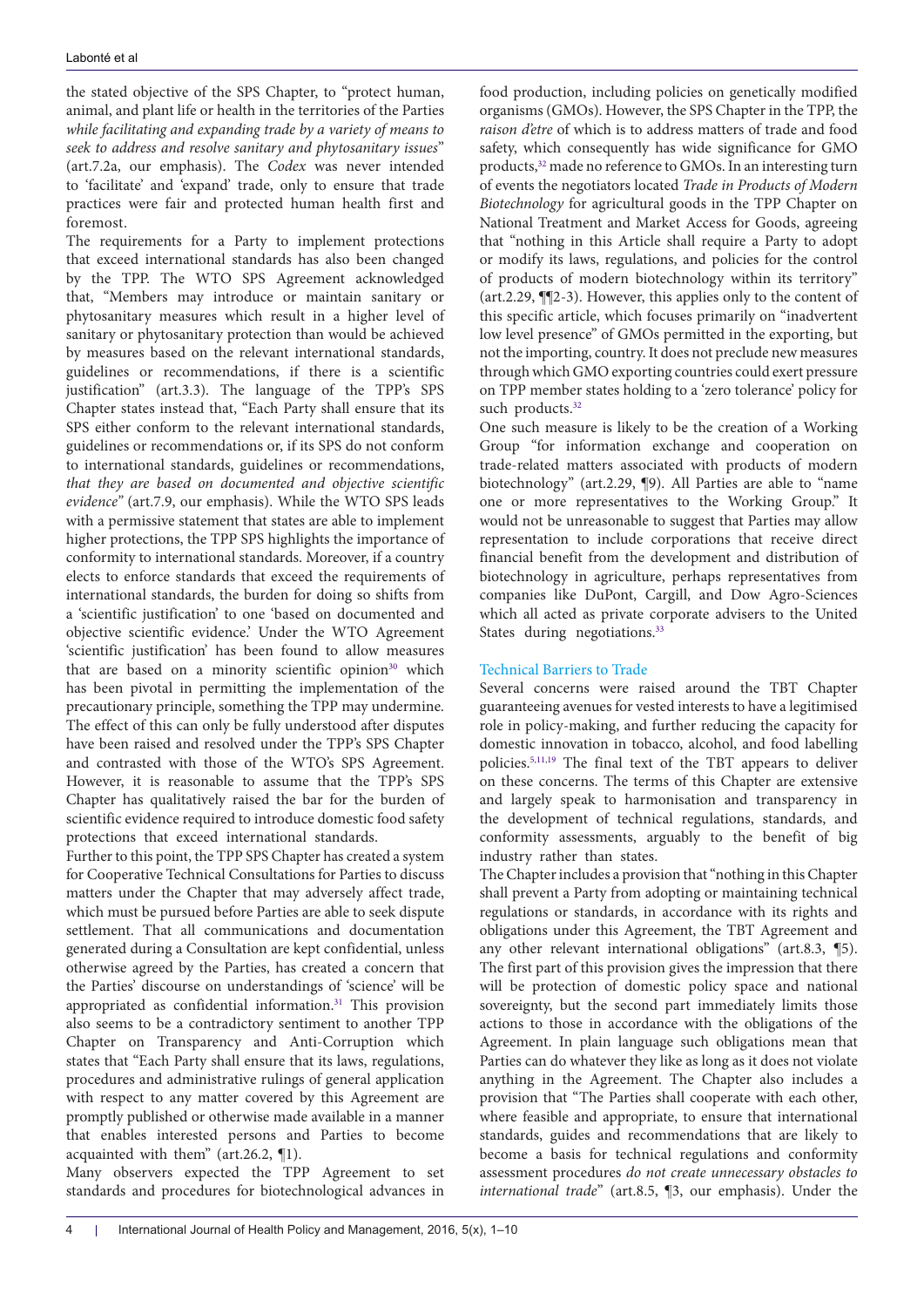WTO's TBT Agreement, dispute settlement panels, when weighing the necessity of regulations, refer to international standards. These standards were designed to protect things like consumer health and safety or the environment. The TBT provision in the TPP suggests that new international standards should be designed *a priori* to be least trade restrictive, in practice limiting any new protective standards to those that have already been vetted as trade-compliant.

Moreover, the TBT Chapter creates new avenues for vested interests to participate in regulation-setting, including the provision that, "Each Party shall allow persons of the other Parties to participate in the development of technical regulations, standards and conformity assessment procedures by its central government bodies…on terms no less favourable than those it accords to its own persons" (art.8.7, ¶1). According to the general definitions of the Agreement a person of a Party means a national or an enterprise of a Party (art.1.3), meaning persons would include multinational corporations that can claim nationality of that Party. Such provisions substantiate earlier concerns over the potential for regulatory capture<sup>19</sup> or delays in developing new regulations and standards. The Chapter further seeks to have such rules extend outside state decision-making, adding that "Where appropriate, each Party shall encourage non-governmental bodies in its territory to observe the requirements" (art.8.7, ¶3). In Canada, this may apply to Crown corporations which are not technically governmental bodies, such as the Standards Council of Canada. This Council's mandate is to promote efficient and effective voluntary standardization in Canada, where standardization is not expressly provided for by law, and represents Canada's interests in standards-related matters in foreign and international forums.

The TBT Chapter also introduces new delays and administrative encumbrances in policy-making, such that "Each Party shall normally allow 60 days…for another Party or an interested person of another Party to provide comments in writing on the proposal" (art.8.7, ¶10); and that, "Each Party is encouraged to provide sufficient time between the end of the comment period and the adoption of the notified technical regulation or conformity assessment procedure for its consideration of, and preparation of responses to, the comments received" (art.8.7, ¶11).

Finally, the TBT Chapter introduces the first ever Annex on *Proprietary Formulas for Prepackaged Food and Food Additives (Annex 8-F).* The Annex is brief but may make it more challenging for governments to acquire information on proprietary formulas, introducing the restriction that the Parties shall "ensure that its information requirements are limited to what is necessary to achieve its legitimate objective" (art.3a). However, when it comes to proprietary formulas, states may not even know which questions to ask, let alone be able to defend those questions as necessary to legitimate objectives. Moreover, what constitutes a 'legitimate objective' would, if it becomes a matter of dispute, be subject to interpretation by dispute panellists or ISDS tribunal members, and not by food policy experts.

## Investor-State Dispute Settlement

ISDS provisions in bilateral and regional trade agreements have generated widespread criticism and public health

concern in recent years. Investment treaties and ISDS mechanisms that allow private investors to directly sue a government for compensation of losses (including anticipated future revenues) attributable to government measures are not new. However, the number of disputes, and the proportion being decided in favour of investors, has risen dramatically in the past decade, $34$  as has the monetary value of awards made by ISDS arbitration panels. A 2013 review of 196 ISDS claims found that 40 involved health or environmental protection,<sup>[35](#page-8-24)</sup> including measures concerning food safety, pharmaceuticals and tobacco control measures. Most of the environmental disputes, over water, land-use, pollution control and hazardous waste, have important indirect health implications. The high costs of defending against a dispute $[4]$ , and the difficulty in knowing how a tribunal will rule in a case, are thought to contribute to 'regulatory chill,' in which governments become more reluctant to enact new policy for fear of being sued.<sup>[37](#page-8-25)</sup> The current system for ISDS has been criticised for continuing to lack a coordinating body, a mechanism for political oversight, rules on transparency, and legal processes to correct incorrect decisions.[38](#page-9-0) Arbitrators, in turn, have been criticised for creating a multimillion-dollar industry that they have promoted as necessary to attracting foreign direct investment, about which they have controlled the academic discourse and lobbied against reforms, and within which they have acted as negotiator, litigator, and arbitrator.[39](#page-9-1)

Exceptions in the Investment Chapter suggest that governments do not fully trust these rules to provide adequate policy protection. Important to health is one such exception, allowing Parties to exclude any tobacco control measure from an investment dispute (art.29.5). This exception was the result of strong public health lobbying to prevent the TPP from being yet another treaty that could be used by tobacco transnationals to challenge tobacco regulations, as Philip Morris has done in challenging Australia's tobacco plain packaging law and Uruguay's health warning regulation under other investment treaties, with some countries initiating additional state-to-state disputes under the WTO.<sup>[\[5\]](#page-7-8)</sup> The 'tobacco exceptionalism' in the TPP, of course, will not prevent health regulations related to food, alcohol, or other health-harmful products from being challenged by investors. Neither will the TPP exception prevent investment challenges to tobacco control in the future using other agreements. Tobacco transnationals remain free to treaty-shop regardless of what the TPP prohibits, although this strategy was unsuccessful for Philip Morris in their claim against Australia plain packaging law, which was dismissed on jurisdiction. Finally, it is important to note that tobacco companies may still have input in the policy process through provision outlined in the transparency and regulatory coherence chapters, and that there can still be state to state tobacco disputes even where a state has exercised the option to block ISDS.

The fair and equitable treatment (FET) obligation is an ambiguous investor right, and the one most frequently invoked by investors. It is also the claim they are most likely to succeed on where all other claims have failed.<sup>40</sup> It has been interpreted by tribunals to include increasingly expansive obligations for government. The TPP Investment Chapter appears to constrain FET, stating that "the mere fact that a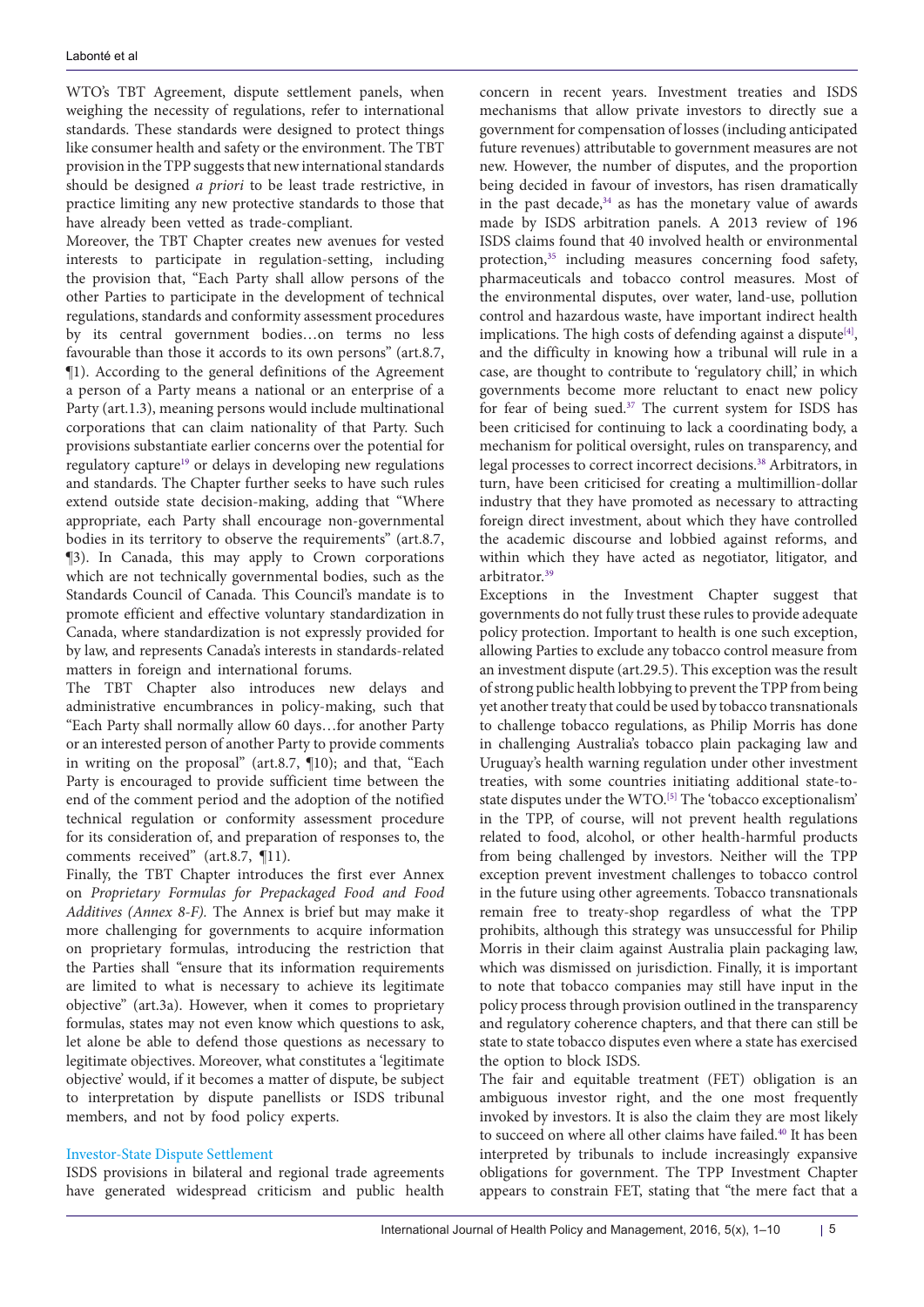Party takes or fails to take an action that may be inconsistent with an investor's expectations does not constitute a breach of this Article, even if there is loss or damage to the covered investment as a result" (art.9.5, ¶4). This means that an investor's expectations of future earnings alone are insufficient cause for a claim, $41$  a modification to treaty text that attempts to address concerns with previous awards. One such example was a 2015 NAFTA award in *Bilcon v. Canada*, in which an American investor argued that an environmental review that denied its proposed quarry was discriminatory, since other quarry applications by Canadian firms had been approved. Two of the three tribunal members ruled that the environmental decision frustrated the investor's "legitimate expectations," thereby violating NAFTA's FET obligation (despite such wording not actually appearing in NAFTA). The investor sought US\$300 million in damages, although an award has yet to be made. The third tribunal member strongly disagreed with this interpretation, arguing that the decision "will create a chill on the operation of environmental review panels,"[42](#page-9-4) but in ISDS tribunals majority decisions are binding. Annex 9-B to the Chapter contains limitations on indirect expropriation, which refers to "an action or series of actions by a Party [that] has an effect equivalent to direct expropriation without formal transfer of title or outright seizure" (Annex 9-B, ¶3). The determination of indirect expropriation in a dispute has to consider, amongst other factors, "the extent to which the government action interferes with distinct, reasonable investment-backed expectations" (Annex 9-B, ¶3 (a) (ii)). Within a footnote it is clarified that "[f]or greater certainty, whether an investor's investment-backed expectations are reasonable depends, to the extent relevant, on factors such as whether the government provided the investor with binding written assurances and the nature and extent of governmental regulation or the potential for government regulation in the relevant sector." The language of the footnote, that it includes 'factors such as,' implies that this is not intended to be an exhaustive list, which does not adequately address concerns about ambiguity in what tribunals will be able to consider as additional factors forming legitimate expectations.

Government claims that the TPP ensures their right to regulate in the public interest is also questionable. This claim is based on Article 9.15, that, "nothing in this Chapter shall be construed to prevent a Party from adopting, maintaining or enforcing any measure otherwise consistent with this Chapter that it considers appropriate to ensure that investment activity in its territory is undertaken in a manner sensitive to environmental, health or other regulatory objectives." Unfortunately, the phrase 'otherwise consistent with this Chapter' means that governments can regulate in the public interest only if they comply with all of the other obligations in the Investment Chapter. Thus, governments are not, in fact, protected from state-state or investor-state disputes arising from regulatory changes they may undertake to protect environment, health or any other public purpose.

Similar to other new investment agreements, the Chapter includes IPRs in its definition of an investment, thus patented pharmaceuticals fall under its provisions. Extending TPP ISDS to more countries, including Japan which has its own pharmaceutical industry, could increase drug-related disputes similar to the one Canada is now facing with Eli

Lilly. Canada's 'promise of patent' rule led to Canadian courts revoking patents on two of Eli Lilly's drugs because they failed to fulfill the promise of increased utility made at the time of patent filing. After losing in Canadian courts, the company turned to NAFTA's ISDS rules and is seeking US\$500 million in compensation. There is one article in the TPP's IPR Chapter which allows a patent to "be cancelled, revoked or nullified" but "only on ground that would have justified a refusal to grant the patent" (art18.39, ¶1). This article appears to support Canada 'promise of the patent' rule that is the subject of the Eli Lilly dispute, although it does not, in itself, prevent a challenge from arising; nor is it known how this article might be interpreted by a tribunal should a similar dispute arise under the TPP.

While some progress has been made on issues of transparency of investment tribunals, many concerns remain unaddressed in the TPP. Although the Investment Chapter includes a provision for *amicus curiae* ('friend of the court') submissions from third parties "regarding a matter of fact or law" (art.9.22, ¶3), there is nothing binding on a tribunal to allow such submissions or to take them into account in their rulings. The Chapter, while recognizing that information presented before a dispute panel should be governed by governments' own information laws, calls on governments to "endeavour to apply those laws in a manner sensitive to protecting from disclosure information that has been designated as protected information" (art.9.23, ¶5).

Finally, the TPP Parties have agreed to create a 'Code of Conduct' for ISDS arbitrators. As this is still to be drafted, its content is unknown; a point we return to later in this article.

## Regulatory Coherence

The leaked draft of the Regulatory Coherence Chapter prompted concerns of a pro-industry approach to domestic policy and regulation, including new avenues for private actor involvement in the policy process.[20](#page-8-26) Although the treaty text (both the leaked and final version) acknowledges "each Party's sovereign right to identify its regulatory priorities and establish and implement regulatory measures to address these priorities, at the levels that the Party considers appropriate" (art.25.2, ¶2b), the language used to preface this, that they "affirm the importance of" such rights, gives the impression of a platitude.

Several provisions within the Chapter will increase the burden on domestic regulatory systems. Article 25.3, for example, requires that within one year after entry into force in their territory, each Party must "make publicly available the scope of its covered regulatory measures…each Party should aim to achieve significant coverage." In addition, there are provisions that Parties will create processes or mechanisms to facilitate interagency consultation and coordination (art.25.4, ¶1), as well as review at intervals it deems appropriate its covered regulatory measures to determine if they "should be modified, streamlined, expanded, or repealed" (art.25.5, ¶6). Current domestic procedures in each of the TPP member countries will dictate the level of challenge in introducing such measures, although it is reasonable to believe that the lower-income members of the Agreement will have reduced human resources for such administrative tasks and will bear a disproportionate burden during implementation.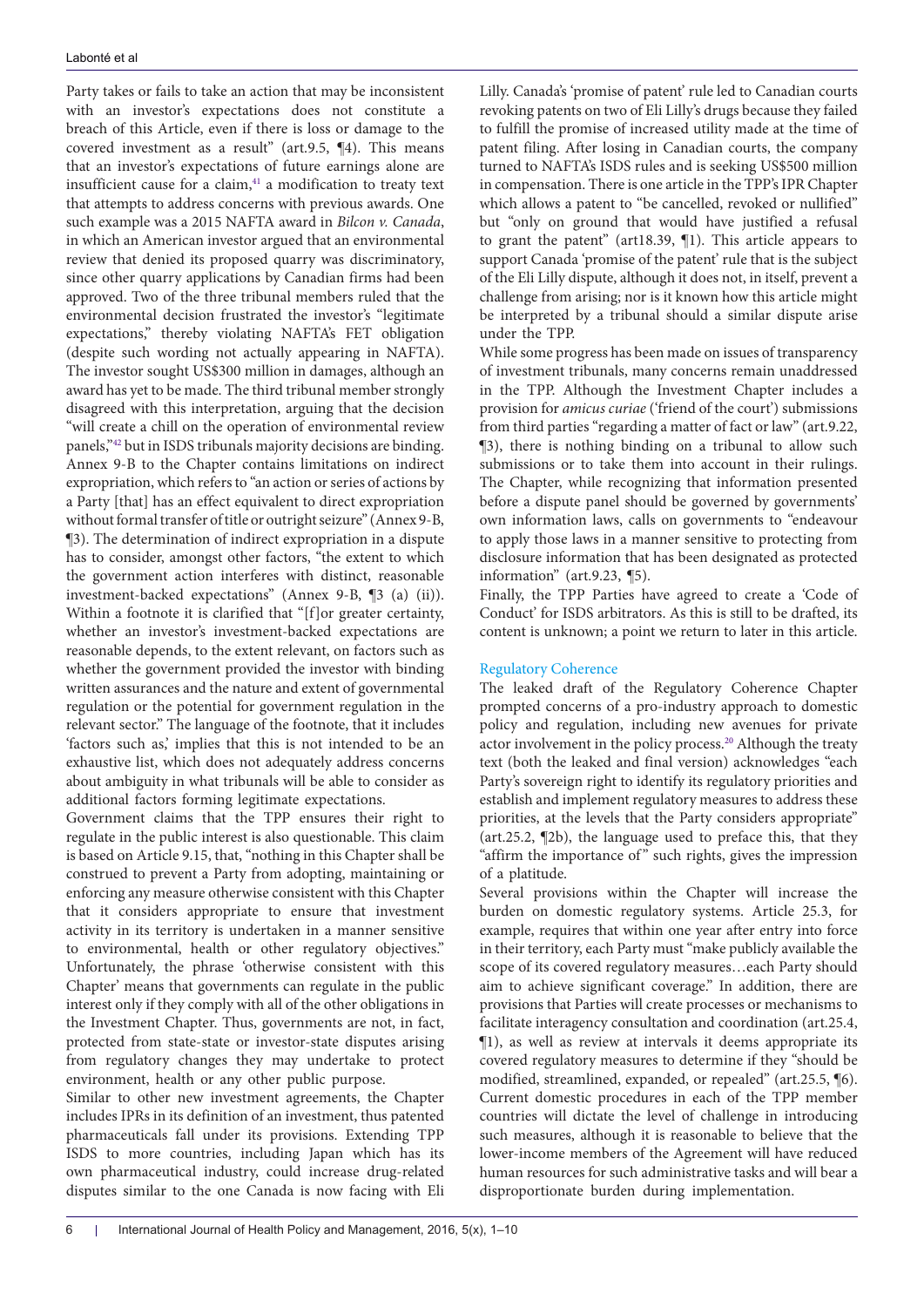Whether the Regulatory Coherence Chapter will permit industry manipulation of domestic regulatory systems is open for debate. Provisions which reinforce that the TPP's Committee on Regulatory Coherence (¶25.6) "shall… provide opportunities for interested persons of the Parties to provide input on matters relevant to enhancing regulatory coherence" (¶25.8), and will take into account such input in the development of regulatory measures, *de jure* opens the door to all individuals. Whether industry, *de facto,* will be the only group to take advantage of this remains to be seen. Similarly, the prescribed interagency coordination may improve domestic policy coherence between health and trade objectives; however, if representatives from industry, finance, and trade are reviewing policies within health and the environment without a reciprocal exchange, then positive outcomes for health and environmental protection are less likely. The inclusion of a Regulatory Coherence Chapter is still new to trade and investment agreements, and no agreement currently in force contains one, thus time will be needed to understand the public health regulatory impact of its content. However, the exclusion of any matter under the Regulatory Coherence Chapter from challenge under dispute settlement procedures (art.25.11) is a win for public health.

# **Discussion**

Our health impact review of the TPP demonstrates that most of the concerns of the public health community raised during the negotiation process have not been addressed in the final TPP text. The IPR provisions are likely to contribute to rising pharmaceutical prices, particularly for biologics, threatening affordable access to essential medicines in TPP countries. Key mechanisms include longer protection for clinical trial data, weaker requirements for new patents on old drugs, and threats to government-sponsored pharmaceutical benefit schemes. What is more, given that drug costs represent a significant share of public expenditure in some TPP countries, an increase in spending in this area may lead to cuts in social spending in other, potentially health–sensitive, areas.

While the SPS and the TBT Chapters within the TPP go slightly further than the original WTO Agreements in some respects, it is important to note that their general approach is already well-enshrined in the WTO's TBT and SPS Agreements. However, provisions in the TPP's SPS Chapter are likely to increase the burden of scientific evidence required for food safety standards, challenging the use of the precautionary principle in health, while new private committees established to discuss potential disputes in this area are moving away from transparency in policy-making. The TBT Chapter, in an effort to create regulatory harmonisation, has introduced new opportunities for private actor involvement in policymaking and policy delays due to administrative demands, while failing to adequately protect health policy space. What is more, the TBT Chapter is seeking to design international standards *a priori* to be compliant with trade aims and rules. The Regulatory Coherence Chapter amplifies these same concerns, introducing new outlets (or cementing such outlets in countries where they already exist) for private sector participation in policy-setting and administrative burdens on TPP governments specific to regulatory policy. Inclusion of ISDS mechanisms in the Investment Chapter without addressing concerns regarding the constructive ambiguity of investor rights or the issues of transparency and conflict-ofinterest in the arbitration system continue to leave signatory states vulnerable to expensive litigation and potential regulatory chill. More empirical research is needed, however, to assess the extent to which regulatory chill limits health policy space in practice, as there are still few such studies in this area.

In light of the material above, we have several recommendations for countries undergoing domestic processes to bring the TPP into force to mitigate the potential health risks introduced by this Agreement. These recommendations are generalizable to ongoing and future trade and investment negotiations, and directly relate to some of the recommendations that have recently emerged in the global governance for health literature, including concerns for representing health interests in non-health global governance venues and the need for multi-level governance mechanisms to replicate the shift from the multilateral to the bilateral/regional level in trade negotiations.[43](#page-9-5),[44](#page-9-6)

The first recommendation is that more comprehensive assessments of the health impacts of the TPP should be conducted in the near future, including on Chapters that were omitted from this truncated review, such as government procurement, labour, environment, goods and services. Such assessments should explore both positive and negative potential health impacts. Our next recommendation is very broad: governments should ensure they provide adequate time for their ministries, and interested groups of the general public, to consider the potential impacts of this and similar agreements. The TPP is over 6000 pages and will have consequences for decades to come, as well as setting a precedent for future '21st century' agreements. Such a document is thus deserving of a transparent public consultation process of substantial length to ensure that all governments read carefully and act cautiously. In future negotiations, transparency and public consultation during the negotiation process, and increased access for public health experts and other groups interested in protecting general welfare, is needed. Since agreements such as the TPP no longer concern simply trade in goods and services, but 'behind the border' regulatory regimes, participation in framing negotiations and discussing particular articles and their commitments should not be restricted to private economic actors alone.

The third recommendation is to adequately address the concerns that have been raised around the current international arbitration system, including transparency and conflicts of interest. The European Commission (EC) has proposed new provisions for ISDS in their ongoing bilateral negotiations with the United States. The EC proposes an 'investment court system' (ICS) which would include 15 'judges' (5 each from the EU, the United States, and all other regions) appointed to serve as tribunal members. Unlike current ISDS tribunals, where each side chooses an arbitrator who then choose a third member, the ICS judges would be appointed at random, removing at least one source of bias in the present system. The EC proposal also calls for creation of an Appeal Tribunal to hear appeals on initial dispute rulings, similar to the functioning of the Appellate Body of the WTO; and prevents appointed judges from acting as counsel or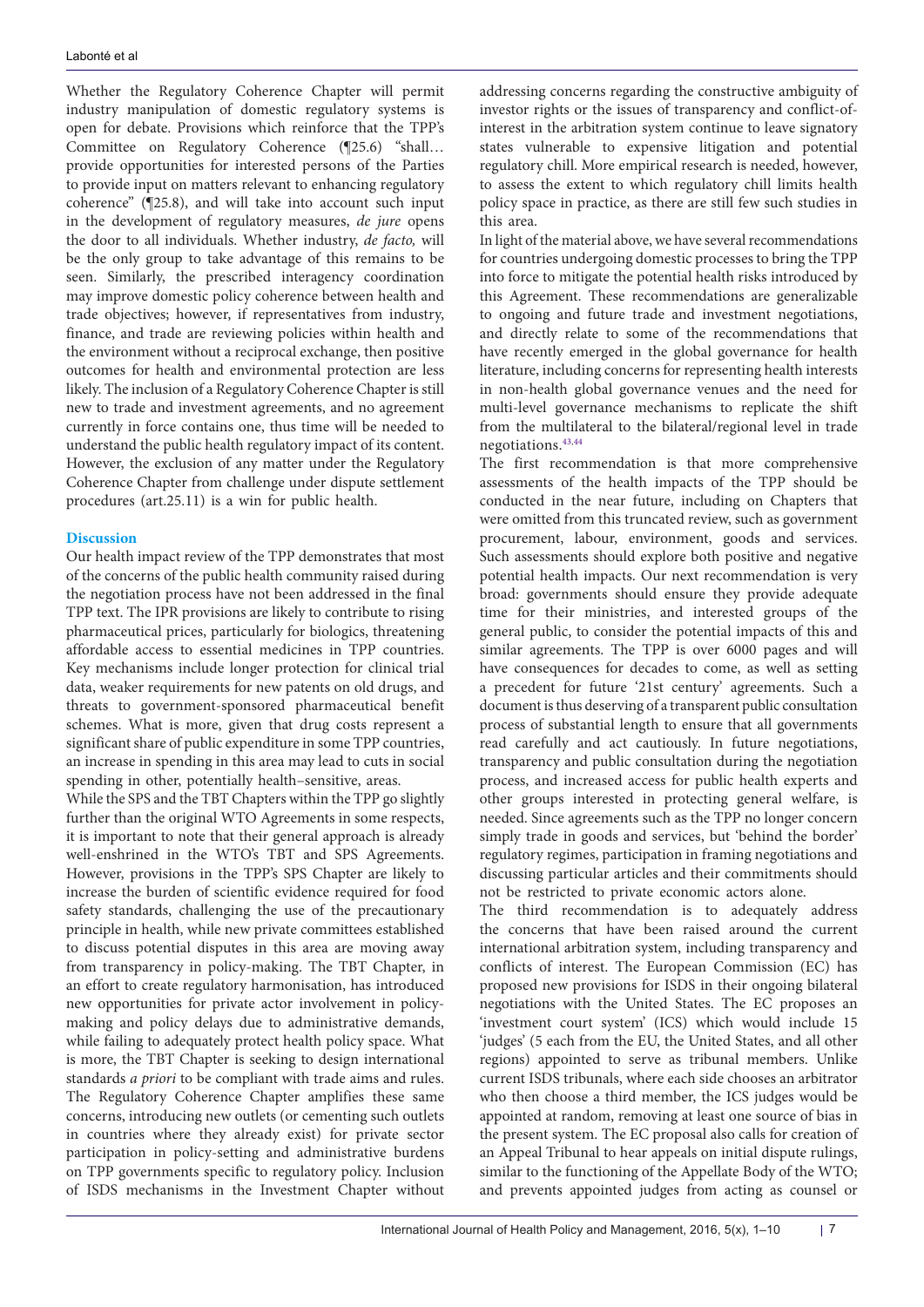witness in any other investment dispute. These provisions are marked improvements. Its Annex II on a Code of Conduct, however, is little more than exhortations to good behaviour by judges; and unless the TPP adopts more of the structural features of the ICS, adopting its Code of Conduct alone would do little to overcome the flaws in the current system[\[6\].](#page-7-9) Until these points are clarified through public scrutiny of the tobe-drafted TPP Code of Conduct, governments should not take steps to complete domestic processes towards bringing the Agreement into force. Moreover, if countries have been given the option, at any time, to exclude tobacco control from ISDS, it is reasonable to challenge governments on why the same option is not extended to any non-discriminatory health or environmental regulation or control measure. More fundamentally, where is the evidence that such investor powers and guarantees are needed to fulfill the initial intent of investment agreements: to prevent direct or indirect government expropriation of an investor's assets in the absence of a fair and transparent judicial system?

With respect to the SPS and TBT Chapters, it is not clear why more obligations than those in existing WTO SPS and TBT Agreements are needed. The best public health option here is to urge removal of these Chapters from the TPP, or for Parties to incorporate exclusions to any new provisions in these Chapters that exceed those in the WTO Agreements. It is more difficult to consider how the new Regulatory Coherence Chapter should be amended, although seeking immediate public commitment from the governments of each Party that public health and civil society groups, as 'interested persons of the Parties', shall, at a minimum, have at least equal representation in providing input into regulatory coherence as that provided by industry groups, and that all such input be transparent and publicly accessible.

There are three general conclusions about the TPP that can be made, albeit with the usual caveats about the risk of prediction. First, the TPP cannot come into force for any country unless the United States completes its domestic processes to bring the TPP into force. Second, domestic governance rules in the United States do not permit any change in wording of the TPP text, although side letters and binding interpretations will be available. Third, given the defensive nature of the TPP for most high-income country Parties (a fear of what they would lose if not part of the Agreement dominated by the United States) and the limited aggregate welfare gains<sup>[7]</sup>, it may be time for some of the Parties to simply say no, and to re-think and re-calibrate the purpose of such trade deals: To promote human well-being and development in a context of fragile and diminishing natural resources, or to increase the powers of investors and transnational corporations to accumulate capital.

## **Acknowledgements**

The study was funded by the Canadian Institutes for Health Research (CIHR), Ottawa, ON, Canada through operating grant No. 133483.

#### **Ethical issues**

The study was approved by the Research Ethics Board of the University of Ottawa, Ottawa, ON, Canada.

#### **Competing interests**

Authors declare that they have no competing interests.

#### **Authors' contributions**

All authors participated in the methodological design, data collection, and analysis related to this paper. RL and AS drafted the initial manuscript. All authors read and approved the final manuscript.

#### **Endnotes**

<span id="page-7-4"></span>[1] The TPP cannot come into force until one of the following conditions has been met: (1) all original signatories complete their domestic processes within 2 years of signing; (2) at least 6 countries complete their domestic processes within 2 years of signing and they account for at least 85% of the combined GDP of the original signatories; or (3) at least 6 countries complete their domestic processes and they account for at least 85% of the combined GDP of the original signatories. The United States accounts for 60% of the combined GDP of the original signatories, meaning the TPP cannot come into force without the United States.

<span id="page-7-5"></span>[2] Countries can issue a compulsory license for drugs patented in its jurisdiction for the supply of a developing country if the recipient country can demonstrate evidence of a public health concern, evidence that the importer's pharmaceutical industry is non-existent or inadequate, and proof that the drug will be used only for public, non-commercial purposes.

<span id="page-7-6"></span>[3] The Comprehensive Economic and Trade Agreement (CETA) between the European Union (EU) and Canada (still awaiting 'legal scrubbing' and ratification) offers some indication of what might be expected with the TPP. The EU is granting up to 5 years of patent term restoration (the CETA term for an extension), although Canada has only agreed to a maximum of 2 years. When the WTO TRIPS Agreement was reached, it was assumed that the 20 years of patent protection it afforded would be sufficient to account for any delays in government marketing approval.

<span id="page-7-7"></span>[4] Economic Co-operation and Development (OECD) estimates from 2012 suggested that the cost was approximately US\$8 million for each side; however, this estimate is likely outdated as Australia reportedly paid US\$50 million to defend against Philip Morris Australia's claim against their tobacco plain packaging case, $36$  a case that concluded at the jurisdiction phase. This number would likely have increased substantially if the case had proceeded to the merits phase.

<span id="page-7-8"></span>[5] Some public health advocates are concerned that the TPP tobacco exclusion does not apply to state-to-state disputes. This may be an issue under TRIPS, one of the WTO Agreements cited in the remaining 4 country disputes against Australia's plain packing law, since how a dispute panel rules around whether Australia's law violates tobacco companies' intellectual property in their trademarks and brand names/differentiations remains to be seen. Generally, however, WTO dispute panels of late have been allowing health regulations considerable latitude, provided they are not obviously discriminatory.

<span id="page-7-9"></span>[6] There are other weaknesses in the EC proposal, including its inclusion of FET provisions and its restriction of the 'right to regulate' by governments to '*legitimate* policy objectives,' leaving again the determination of what constitutes legitimate not to public policy experts, but to its ICS judges whose qualifications are defined solely by their expertise in trade and investment law.

<span id="page-7-10"></span>[7] The most widely cited estimate of TPP annual income gains (achieved only in 2025) average 0.5% of GDP across all 12 countries, only 0.2% more than the background trend[.45](#page-9-7) A recent study using different modelling assumptions estimated even lower economic gains alongside net employment losses.<sup>46</sup> Estimates of trade-related welfare gains, which can affect health through the employment (or loss thereof) arising from new liberalisation commitments, vary widely according to the models used. In general, media reports of the expected gains of the TPP have been greatly exaggerated.<sup>[47](#page-9-9)</sup>

#### **References**

- <span id="page-7-0"></span>1. Stoller M. Trans-Pacific Partnership: The biggest trade deal you've never heard of. Salon. [http://www.salon.com/2012/10/23/](http://www.salon.com/2012/10/23/everything_you_wanted_to_know_about_the_trans_pacific_partnership/) [everything\\_you\\_wanted\\_to\\_know\\_about\\_the\\_trans\\_pacific\\_](http://www.salon.com/2012/10/23/everything_you_wanted_to_know_about_the_trans_pacific_partnership/) [partnership/](http://www.salon.com/2012/10/23/everything_you_wanted_to_know_about_the_trans_pacific_partnership/). Accessed May 12, 2014. Published October 2012.
- <span id="page-7-1"></span>2. DePillis L. Everything you need to know about the Trans Pacific Partnership. *The Washington Post.* December 11, 2013. [https://](https://www.washingtonpost.com/news/wonk/wp/2013/12/11/everything-you-need-to-know-about-the-trans-pacific-partnership/) [www.washingtonpost.com/news/wonk/wp/2013/12/11/everything](https://www.washingtonpost.com/news/wonk/wp/2013/12/11/everything-you-need-to-know-about-the-trans-pacific-partnership/)[you-need-to-know-about-the-trans-pacific-partnership/.](https://www.washingtonpost.com/news/wonk/wp/2013/12/11/everything-you-need-to-know-about-the-trans-pacific-partnership/) Accessed December 9, 2015.
- <span id="page-7-2"></span>3. Dollar D. Is globalization good for your health? *Bull World Health Organ*. 2001;79(9):827-833.
- <span id="page-7-3"></span>Baker P, Kay A, Walls H. Trade and investment liberalization and Asia's noncommunicable disease epidemic: a synthesis of data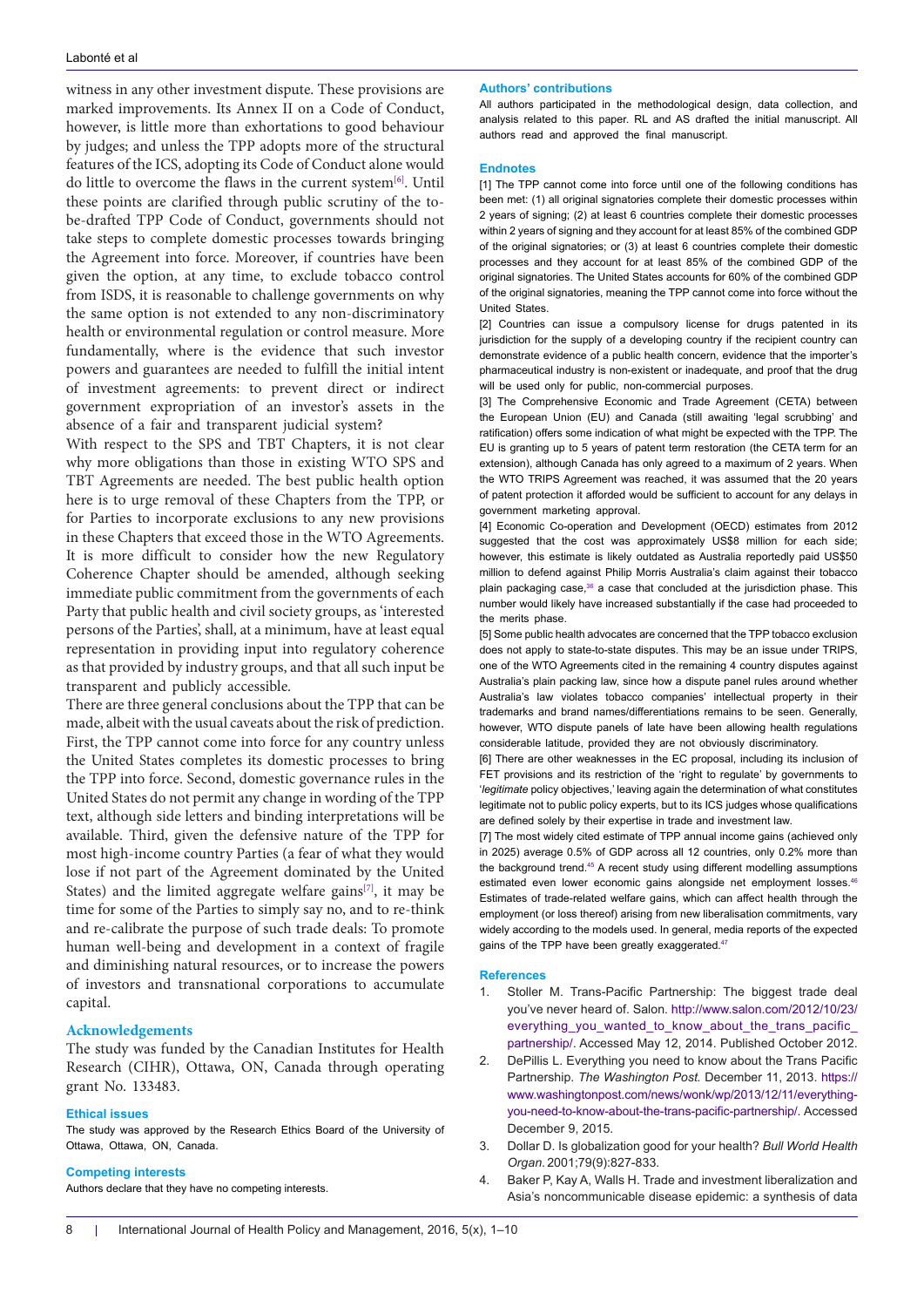<span id="page-8-2"></span>and existing literature. *Glob Health.* 2014;10(1):66.

- 5. Friel S, Gleeson D, Thow AM, et al. A new generation of trade policy: potential risks to diet-related health from the trans pacific partnership agreement. *Glob Health.* 2013;9(1):46.
- <span id="page-8-9"></span>6. Friel S, Hattersley L, Snowdon W, et al. Monitoring the impacts of trade agreements on food environments. *Obes Rev*. 2013;14:120-134. doi:[10.1111/obr.12081](http://dx.doi.org/10.1111/obr.12081)
- 7. Labonte R, Sanger M. Glossary of the World Trade Organisation and public health: part 1. *J Epidemiol Community Health*. 2006;60(8):655-661. doi[:10.1136/jech.2005.037895](http://dx.doi.org/10.1136/jech.2005.037895)
- 8. Labonte R, Sanger, M. Glossary on the World Trade Organisation and public health: part 2. *J Epidemiol Community Health*. 2006;60(9):738-744. doi:[10.1136/jech.2005.038950](http://dx.doi.org/10.1136/jech.2005.038950)
- 9. Schram A, Labonté R, Sanders D. Urbanization and international trade and investment policies as determinants of noncommunicable diseases in Sub-Saharan Africa. *Prog Cardiovasc Dis*. 2013;56(3):281-301.
- 10. Schram A, Labonté R, Baker P, Friel S, Reeves A, Stuckler D. The role of trade and investment liberalization in the sugar-sweetened carbonated beverages market: a natural experiment contrasting Vietnam and the Philippines. *Glob Health.* 2015;11(1):1.
- <span id="page-8-1"></span>11. Thow AM, Snowdon W, Labonté R, et al. Will the next generation of preferential trade and investment agreements undermine prevention of noncommunicable diseases? A prospective policy analysis of the Trans Pacific Partnership Agreement. *Health Policy*. 2015;119(1):88-96.
- <span id="page-8-0"></span>12. Thow AM. Trade liberalisation and the nutrition transition: mapping the pathways for public health nutritionists. *Public Health Nutr*. 2009;12(11):2150-2158.
- <span id="page-8-3"></span>13. Hirono K, Haigh F, Gleeson D, et al. Is health impact assessment useful in the context of trade negotiations? A case study of the Trans Pacific Partnership Agreement. *BMJ Open.*  2016;6:e010339. doi:[10.1136/bmjopen-2015-010339](http://dx.doi.org/10.1136/bmjopen-2015-010339 )
- <span id="page-8-7"></span>14. Hirono K, Haigh F, Gleeson D, Harris P, Thow AM. Negotiating Healthy Trade in Australia: A Health Impact Assessment of the Proposed Trans-Pacific Partnership Agreement. Liverpool, NSW: Centre for Health Equity Training Research and Evaluation; 2015. [http://hiaconnect.edu.au/research-and-publications/tpp\\_](http://hiaconnect.edu.au/research-and-publications/tpp_hia/) [hia/](http://hiaconnect.edu.au/research-and-publications/tpp_hia/). Accessed March 11, 2015.
- <span id="page-8-4"></span>15. Faunce TA. The Trans-Pacific Partnership Agreement: challenges for Australian health and medicine policies. *Med J Aust.* 2011;194(2):83-86.
- <span id="page-8-5"></span>16. European Centre for Health Policy. Health Impact Assessment: Main Concepts and Suggested Approach. Brussels: WHO Regional Office for Europe; 1999. [http://www.euro.who.int/](http://www.euro.who.int/document/PAE/Gothenburgpaper.pdf) [document/PAE/Gothenburgpaper.pdf](http://www.euro.who.int/document/PAE/Gothenburgpaper.pdf). Accessed December 9, 2015.
- <span id="page-8-6"></span>17. Lee K, Ingram A, Lock K, McInnes C. Bridging health and foreign policy: the role of health impact assessments. *Bull World Health Organ*. 2007;85(3):207-211. doi:[10.2471/BLT.06.037077](http://dx.doi.org/10.2471/BLT.06.037077)
- <span id="page-8-8"></span>18. Khan U, Pallot R, Taylor D, Kanavos P. The Transatlantic Trade and Investment Partnership: International Trade Law, Health Systems and Public Health. London, United Kingdom: London School of Economics and Political Science; 2015. [http://www.](http://www.epha.org/IMG/pdf/LSE_study-TTIP_International_Trade_Law_Health_Systems_and_Public_Health_website.pdf) [epha.org/IMG/pdf/LSE\\_study-TTIP\\_International\\_Trade\\_Law\\_](http://www.epha.org/IMG/pdf/LSE_study-TTIP_International_Trade_Law_Health_Systems_and_Public_Health_website.pdf) [Health\\_Systems\\_and\\_Public\\_Health\\_website.pdf](http://www.epha.org/IMG/pdf/LSE_study-TTIP_International_Trade_Law_Health_Systems_and_Public_Health_website.pdf). Accessed February 21, 2016.
- <span id="page-8-10"></span>19. Kelsey J. New-generation free trade agreements threaten progressive tobacco and alcohol policies. *Addiction*. 2012;107(10):1719-1721. doi[:10.1111/j.1360-0443.2012.03874.x](http://dx.doi.org/10.1111/j.1360-0443.2012.03874.x)
- <span id="page-8-26"></span>20. Kelsey J. Trans-Pacific Partnership agreement: a gold-plated gift to the global tobacco industry. *Am J Law Med*. 2013;39:237-264.
- 21. Ruckert A, Schram A, Labonté R. The Trans-Pacific Partnership Agreement: Trading away our health? *Can J Public Health*. 2015;106(4):e249-e251.
- <span id="page-8-11"></span>22. Schram A, Labonte R, Khatter K. The Trans-Pacific Partnership

<span id="page-8-12"></span>agreement and public health: why we should be concerned. *Open Med*. 2014;8(3):e100.

- 23. Buse K. Addressing the theoretical, practical and ethical challenges inherent in prospective health policy analysis. *Health Policy Plan*. 2008;23(5):351-360.
- <span id="page-8-13"></span>24. The Cost of Cancer Drugs. 60 Minutes. CBC news website. [http://www.cbsnews.com/news/cost-of-cancer-drugs-60](http://www.cbsnews.com/news/cost-of-cancer-drugs-60-minutes-lesley-stahl-health-care/) [minutes-lesley-stahl-health-care/.](http://www.cbsnews.com/news/cost-of-cancer-drugs-60-minutes-lesley-stahl-health-care/) Accessed December 9, 2015. Published October 2014.
- <span id="page-8-14"></span>25. Sachgau O. The price of being pain free: Why are life-changing biologics out of reach for so many? The Globe and Mail website. [http://www.theglobeandmail.com/life/health-and-fitness/health/](http://www.theglobeandmail.com/life/health-and-fitness/health/the-price-of-being-pain-free-why-are-biologics-out-of-reach-for-so-many/article26332629/) [the-price-of-being-pain-free-why-are-biologics-out-of-reach](http://www.theglobeandmail.com/life/health-and-fitness/health/the-price-of-being-pain-free-why-are-biologics-out-of-reach-for-so-many/article26332629/)[for-so-many/article26332629/](http://www.theglobeandmail.com/life/health-and-fitness/health/the-price-of-being-pain-free-why-are-biologics-out-of-reach-for-so-many/article26332629/). Published September 13, 2015. Accessed December 9, 2015.
- <span id="page-8-15"></span>26. Mauldin W. U.S., Australia Agree on Complicated Compromise on Biologic Drugs. *Wall Street Journal*. October 4, 2015. [http://](http://www.wsj.com/articles/u-s-australia-agree-on-complicated-compromise-on-biologic-drugs-1443988019) [www.wsj.com/articles/u-s-australia-agree-on-complicated](http://www.wsj.com/articles/u-s-australia-agree-on-complicated-compromise-on-biologic-drugs-1443988019)[compromise-on-biologic-drugs-1443988019.](http://www.wsj.com/articles/u-s-australia-agree-on-complicated-compromise-on-biologic-drugs-1443988019) Accessed February 21, 2016.
- <span id="page-8-16"></span>27. Beall R, Kuhn R. Trends in compulsory licensing of pharmaceuticals since the Doha Declaration: a database analysis. *PLoS Med*. 2012;9(1):e1001154. doi[:10.1371/journal.](http://dx.doi.org/10.1371/journal.pmed) [pmed](http://dx.doi.org/10.1371/journal.pmed)
- <span id="page-8-17"></span>28. Gleeson D. Commentary on the Leaked TPP Transparency Chapter Annex on Transparency and Procedural Fairness for Pharmaceutical Products and Medical Devices; 2015. [https://](https://wikileaks.org/tpp/healthcare/Dr-Deborah-Gleeson-Analysis-on-TPP-Transparency-for-Healthcare-Annex.pdf) [wikileaks.org/tpp/healthcare/Dr-Deborah-Gleeson-Analysis](https://wikileaks.org/tpp/healthcare/Dr-Deborah-Gleeson-Analysis-on-TPP-Transparency-for-Healthcare-Annex.pdf)[on-TPP-Transparency-for-Healthcare-Annex.pdf](https://wikileaks.org/tpp/healthcare/Dr-Deborah-Gleeson-Analysis-on-TPP-Transparency-for-Healthcare-Annex.pdf). Accessed December 15, 2015.
- <span id="page-8-18"></span>29. Lexchin J, Mintzes B. A compromise too far: A review of Canadian cases of direct-to-consumer advertising regulation. *Int J Risk Saf Med*. 2014;26(4):213-225.
- <span id="page-8-19"></span>30. Appellate Body. EC Measures Concerning Meat and Meat Products (hormones). World Trade Organization; 1998. [https://](https://www.wto.org/english/tratop_e/dispu_e/hormab.pdf) [www.wto.org/english/tratop\\_e/dispu\\_e/hormab.pdf](https://www.wto.org/english/tratop_e/dispu_e/hormab.pdf). Accessed February 21, 2016.
- <span id="page-8-20"></span>31. Suppan S. The TPP SPS Chapter: Not a "Model for the Rest of the World." Institute for Agriculture and Trade Policy; 2015. [http://www.iatp.org/documents/the-tpp-sps-chapter-not-a-](http://www.iatp.org/documents/the-tpp-sps-chapter-not-a-%E2%80%9Cmodel-for-the-rest-of-the-world%E2%80%9D) [%E2%80%9Cmodel-for-the-rest-of-the-world%E2%80%9D.](http://www.iatp.org/documents/the-tpp-sps-chapter-not-a-%E2%80%9Cmodel-for-the-rest-of-the-world%E2%80%9D) Accessed December 9, 2015.
- <span id="page-8-21"></span>32. Terry S. The Environment under TPPA Guidance. New Zealand Law Foundation; 2016. [https://tpplegal.files.wordpress.](https://tpplegal.files.wordpress.com/2015/12/tpp-environment.pdf) [com/2015/12/tpp-environment.pdf.](https://tpplegal.files.wordpress.com/2015/12/tpp-environment.pdf) Accessed February 21, 2016.
- <span id="page-8-22"></span>33. Palmberg E. The Insider List. Sojourners website. [https://sojo.](https://sojo.net/articles/insider-list) [net/articles/insider-list.](https://sojo.net/articles/insider-list) Accessed December 9, 2015. Published June 29, 2012
- <span id="page-8-23"></span>34. United Nations Conference on Trade and Development. Recent Trends in IIAs and ISDS. Geneva, Switzerland: United Nations Conference on Trade and Development; 2015. [http://unctad.org/](http://unctad.org/en/PublicationsLibrary/webdiaepcb2015d1_en.pdfq) [en/PublicationsLibrary/webdiaepcb2015d1\\_en.pdfq](http://unctad.org/en/PublicationsLibrary/webdiaepcb2015d1_en.pdfq). Accessed December 9, 2015.
- <span id="page-8-24"></span>35. Van Harten G. *Sovereign Choices and Sovereign Constraints: Judicial Restraint in Investment Treaty Arbitration*. United Kingdom: Oxford University Press; 2013.
- <span id="page-8-27"></span>36. Chapman S. Australian government's \$50m investment in defending against Big Tobacco legal thuggery. The Conversation website. [http://theconversation.com/australian-governments-](http://theconversation.com/australian-governments-50m-investment-in-defending-against-big-tobacco-le)[50m-investment-in-defending-against-big-tobacco-legal](http://theconversation.com/australian-governments-50m-investment-in-defending-against-big-tobacco-le)[thuggery-45427](http://theconversation.com/australian-governments-50m-investment-in-defending-against-big-tobacco-le). Accessed January 29, 2016. Published July 2015.
- <span id="page-8-25"></span>37. Tienhaara K. Regulatory chill and the threat of arbitration: a view from political science. In: Brown C, Miles K, eds. *Evolution in Investment Treaty Law and Arbitration*. United Kingdom: Cambridge University Press; 2011.